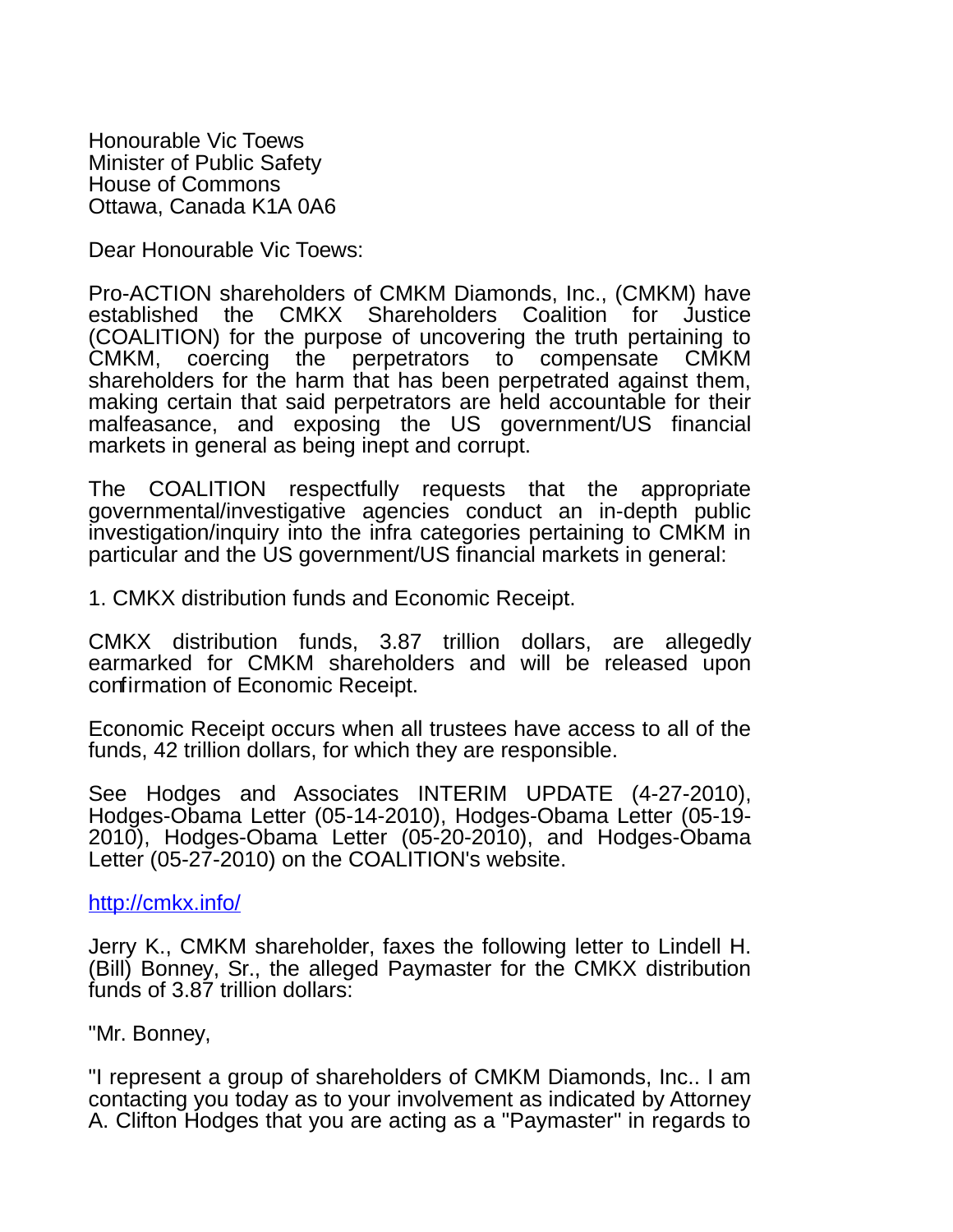getting the release of funds for CMKM Diamonds. Inc. shareholders. The shareholders are under the assumption, per Mr. Hodges, that you are overseeing funds that supposedly are deposited in a Bank of America in Virginia, or that they are under the watch of the Federal Reserve.

"I have tracked down this fax number for you. I also have a phone number. I will not release them publicly with the understanding that you contact me back at the contact information below and supply me with the answers that the shareholders require. I will warn you that should I not hear from you, your information will be made public to the shareholders and I can guarantee that you will not have a peaceful moment for years.

"I am also meeting with my attorney to prepare to file a federal court motion to enable me to subpoena you and Mr. Hodges for any type of documentation and information you have regarding funds for the CMKM Diamonds Inc. shareholders.

"I just want you and any other interested parties to know the resolve of our shareholder base, and that we will stop at nothing till we have the truth exposed."

Lindell H. (Bill) Bonney, Sr., the alleged Paymaster for the CMKX distribution funds of 3.87 trillion dollars, emails the following response letter to Jerry K., CMKM shareholder:

"I have never been the paymaster for CMKX. Your threatening FAX is very inappropriate and I take threats very seriously. I advice you not to propegate any reference to my name being involved with CMKX. I am not and have never been involved with CMKX. I was asked resently to potentially help resolve the CMKX issue but considering the intellect of the individuals like you, I will not help. Consider this a Cease and Desist order from any further contact with me or propegation of my name or personal information.

"I have your contact information and will take additional means if necessary to make sure you understand this point. Stop immediately!!!

"Mr. Bonney"

Lindell H. (Bill) Bonney, Sr. 7453 Nethersole Dr. Cleveland, Ohio 44130

Fax 440-239-8589 Phone 440-238-0139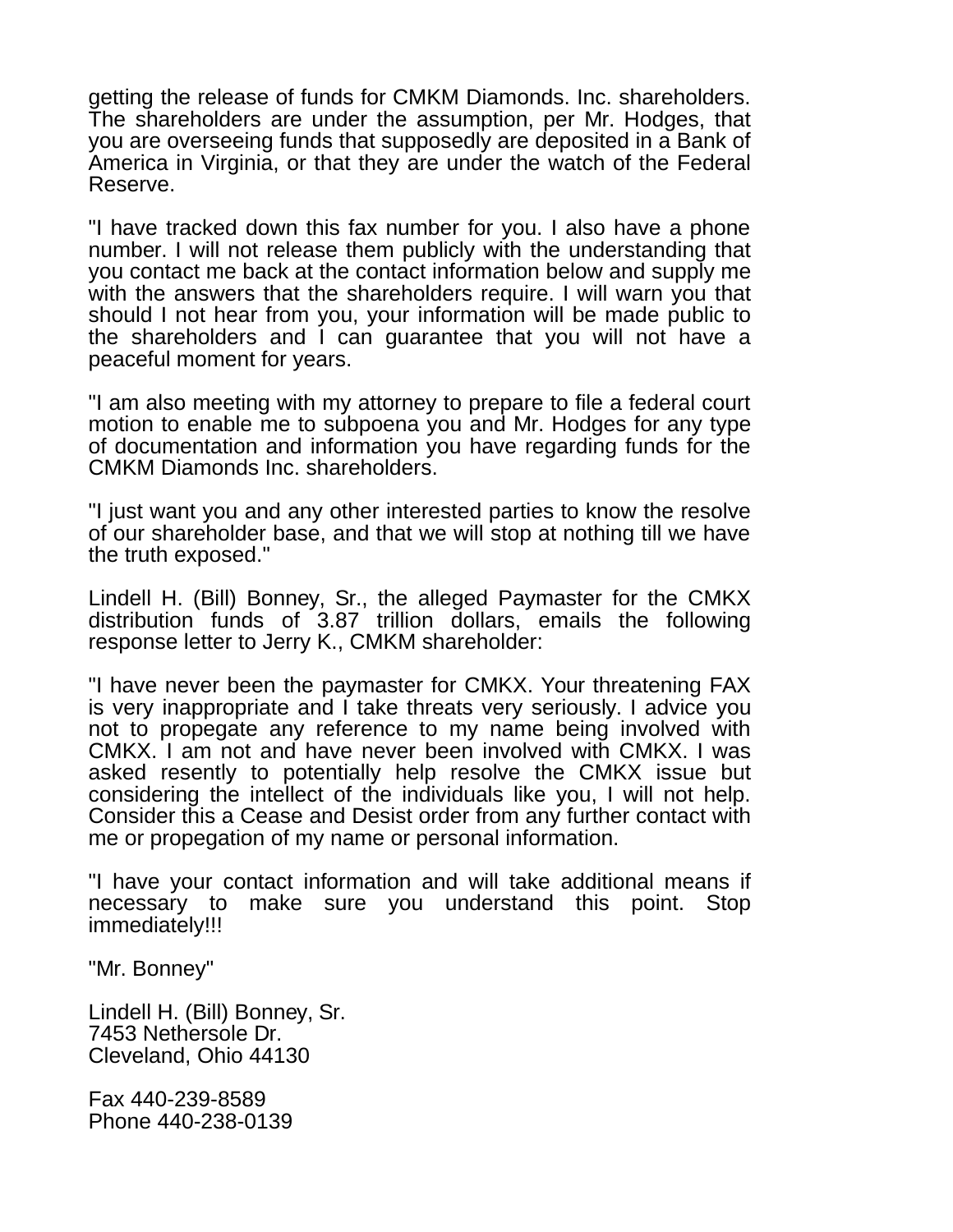Jerry K., CMKM shareholder, faxes the following letter to Michael Cottrell:

Michael Cottrell Pennsylvania Investments, Inc. 1157 West 7th Street Erie, PA 16502

Mr. Cottrell,

I am writing you today as a person who has been on the CMKM Diamonds, Inc. merry-go-round for the last 7+ years. Your name has been brought up often in the recent discussions, especially in the actions of attorney A. Clifton Hodges. I have some questions that I would like for you to shed some light on. I know that you have stated to some callers as I understand that you really have no concern in helping us, which I hope is wrong, but if you don't, I hope that if you can answer my questions to the best of your ability and with great transparency, that the need for CMKM DIamonds, Inc. shareholders to make any more inquires of you will cease. I also want to mention that whatever communication is returned to me will be made public as is my practice with fellow shareholders in an effort for total honesty.

This morning, July 6, 2010, you mentioned to a shareholder that court documents exist between Robert Maheu and the US Government regarding a settlement for the shareholders. I would appreciate knowing how you came upon this information, meaning who told you this, and if you have any idea where these documents may be located. I also understand that you are also a client of Mr. Hodges and have been mentioned in several press releases as being joined with CMKM Diamonds, Inc. shareholders for release of funds related to the World Global Settlement Funds. Did you approach Mr. Hodges first about the Settlement and then we, as shareholders, were brought in for leverage, or are the matters disconnected.

I would also appreciate any clarification about the role of Lindell Bonney, who has been mentioned by Mr. Hodges as Paymaster for the release of funds in this matter. I have had recent communication from Mr. Bonney where he denies being Paymaster for the shareholders, yet Mr. Hodges mentioned it often. As you can see, someone is not being forthright.

My main concern is proof of existence of funds for the shareholders. I am not really concerned about the politics behind it. If you can shed any further assistance on this matter, please do so. I will say that the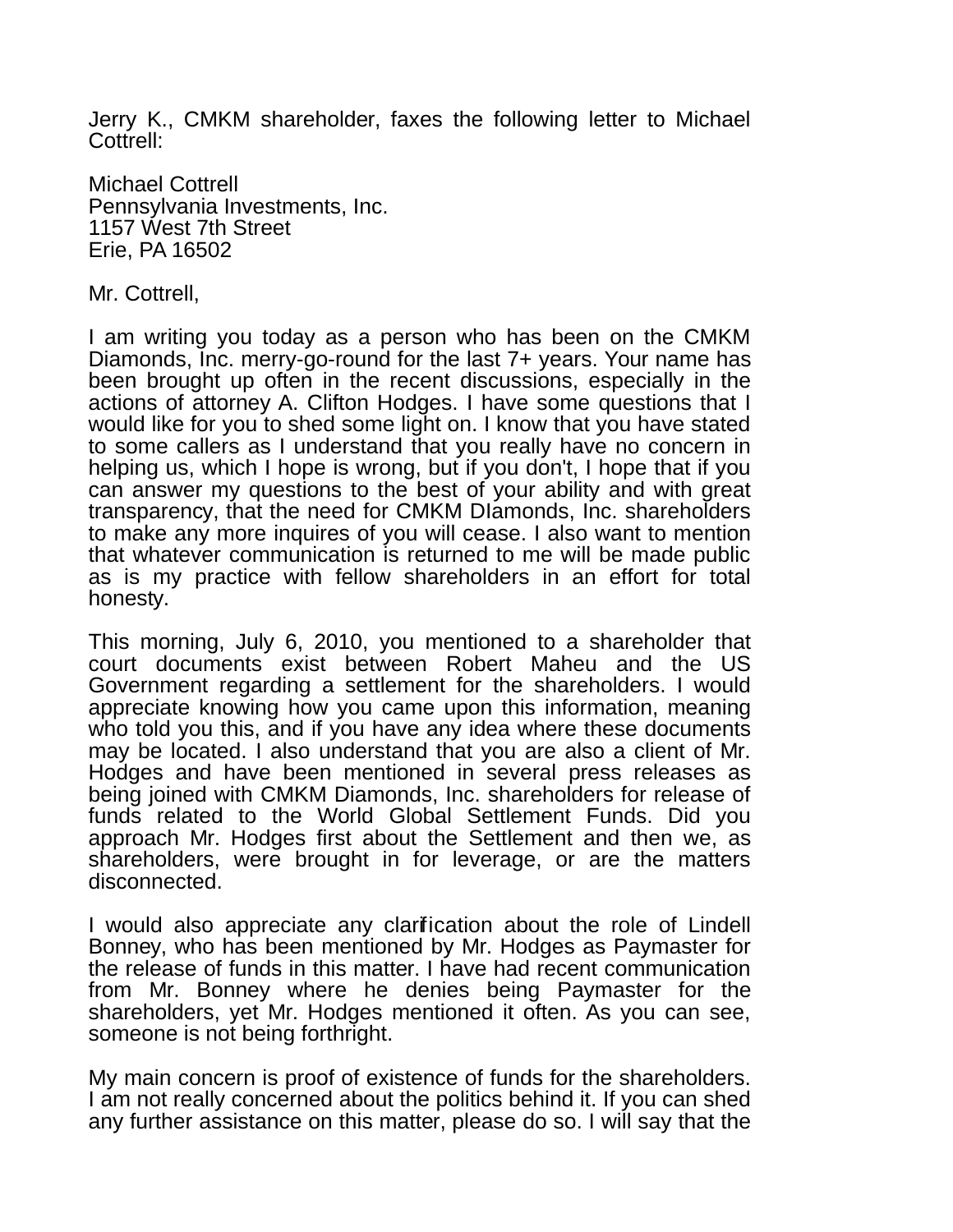shareholders are considering further legal action in this matter and may have to bring to court anyone who may have been involved in this situation, so however you can help will be appreciated. Please forward your response to my contact info below. I thank you for your time in advance.

2. Bivens Action, Civil Action No. 1000031, David Anderson, Lt. Col., et al, vs. Christopher Cox, and et al, Complaint for Declatory Judgment and for Damages for Violation of Civil Rights, January 4th, 2010, United States District Court, Central District of California, filed by A. Clifton Hodges, Esq., Hodges and Associates.

The SEC, the US Department of Justice, and Robert A. Maheu combine to trap a number of widely disbursed entities and persons who were believed to be engaged in naked short selling and cellar boxing CMKM's stock.

See Hodges and Associates Lawsuit, Bivens Action (01-08-10) on the COALITION's website.

<http://cmkx.info/>

Quotes of Allan Treffry, one of the plaintiffs in the Bivens Action:

"Remember, this is an intel operation. AH is acting more as an Intel player than an attorney. I do not get all the answers; and even the ones I do get are often not straight answers."

"I do believe Maheu was both a genius, he had the powers necessary behind him to pull it off and he wanted to hurt them. Considering just the known share structure, \$3.8T is not inconceivable."

"I believe the lawsuit is not the driving force for us to be paid. The forces behind the scenes are those that are the real powers driving this event."

"But just for the record, I am confident that in spite of the fact Al will not show the plaintiffs the evidence, he definitely has whatever he needs to priove his case."

"And since we know that the brokers will not willingly turn over hundreds of millions of dollars, thus the "unshareholders" list comes into play and another lawsuit."

"There are still financial gains to be had here for the bad guys."

"Discourage people away.. they disappear and do not push to get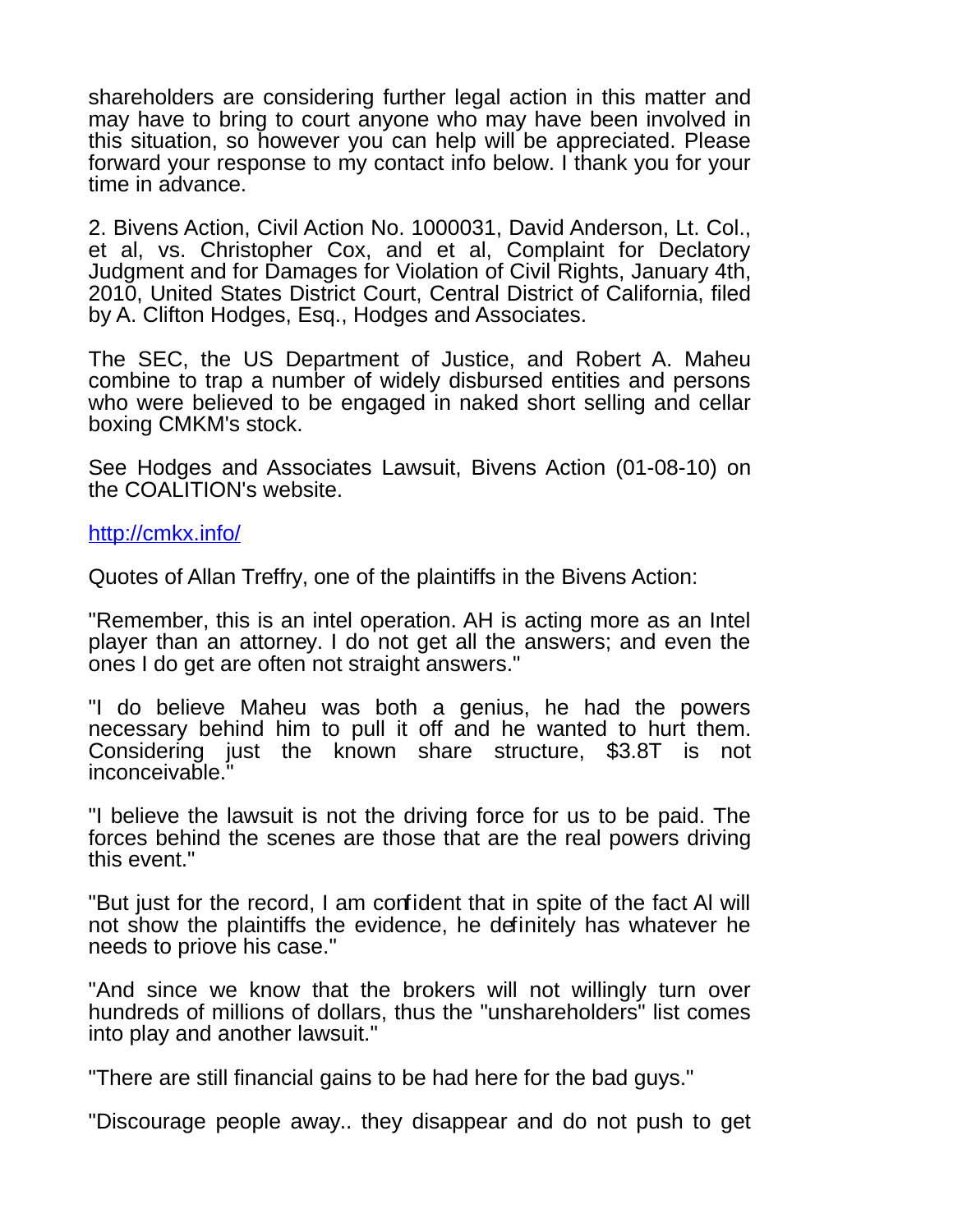paid... the brokers keep their money."

"Back in '06, there was a hearing attended by Stocklien that had the entire floor of the courthouse closed off and FBI agents stopping anyone from entering."

They claimed it was a murder case, but I doubt it."

Quote of Robert Hollenegg, one of the plaintiffs in the Bivens Action:

"The 90 Day extension will not affect the release of the funds. My understanding, the release of the funds are still on hold until President Obama approves the release. This could happen any day."

3. The US Securities and Exchange Commission (SEC).

The SEC not only fails to perform its mandated duties which are to oversee the securities markets, enforce the federal securities laws, and protect investors as evidenced by CMKM, the Madoff Ponzi scheme, and numerous other examples, it has actually become a perpetrator against the very investors whom by law it is mandated to protect.

See CMKX Shareholders Coalition for Justice vs. SEC (2/21/10) PDF File, BRIEF HISTORY OF SEC CORRUPTION, COALITION EVIDENCE AGAINST THE SEC (11-06-09), and Ex Parte Letter to Judge (10-26-09) on the COALITION's website.

## <http://cmkx.info/>

4. The current CMKM management.

The current CMKM management appears to be guilty of IMPOTENCE and BREACHES as evidenced by its feeble/inept actions, inactions/negligence, self-serving agenda, and possible malfeasance/unjust enrichment.

See Letter to the current CMKM management (11-20-09), REQUIREMENT LETTER (04-23-10), INTERIM COMPLAINT (05- 11-10), COALITION EVIDENCE AGAINST CURRENT CMKM MANAGEMENT (05-24-10), COALITION EVIDENCE AGAINST CMKM MANAGEMENT-ADDENDUM (06-24-10), and COALITION's Response to Kevin West's June 25th, 2010, Letter on the COALITION's website.

## <http://cmkx.info/>

List of people, by no means inclusive, who the appropriate